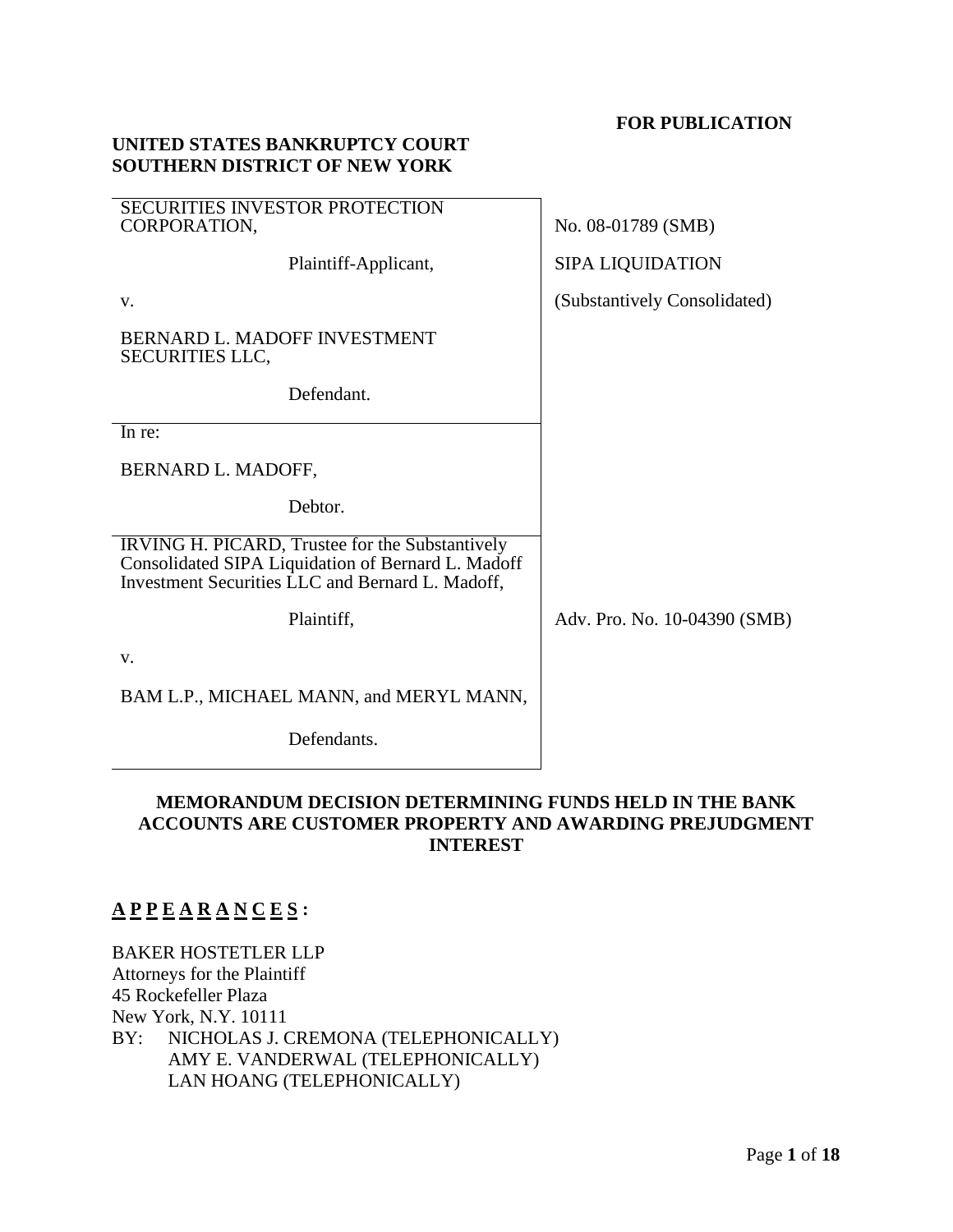DENTONS US LLP Attorneys for the Defendants 1221 Avenue of the Americas New York, N.Y. 10020 BY: CAROLE NEVILLE (TELEPHONICALLY) ARTHUR H. RUEGGER (TELEPHONICALLY)

# **CECELIA G. MORRIS CHIEF UNITED STATES BANKRUPTCY JUDGE**

Irving H. Picard ("Trustee"), Trustee for the Substantively Consolidated SIPA Liquidation of Bernard L. Madoff Investment Securities LLC ("BLMIS<sup>[1](#page-1-0)</sup>") and Bernard L. Madoff ("Madoff"), brings this adversary proceeding to avoid and recover fictitious profits received by the Defendants on account of their investment in the infamous Ponzi scheme of BLMIS. For the reasons set forth in this memorandum decision, the Court finds the transfers were, in fact, transfers of BLMIS' customer property, and must be turned over to the Trustee. The Court holds that an award of prejudgment interest on those monies at the prime rate is justified.

### **Jurisdiction**

The Court has subject matter jurisdiction over this adversary proceeding under SIPA § 78eee(b)(4), 28 U.S.C. §§ 1334(b), 157(a) & (b), and Order No. M 10-450 (S.D.N.Y. July 10, 1984), as amended by Amended Standing Order of Reference No. M 10-468, 12 Misc. 00032 (S.D.N.Y. Jan. 31, 2012). The Court held that it has equitable jurisdiction over this adversary proceeding. *See Picard v. BAM L.P. (In re Bernard L. Madoff)*, 597 B.R. 466, 482 n.15 (Bankr. S.D.N.Y. 2019).

<span id="page-1-0"></span><sup>&</sup>lt;sup>1</sup> The term BLMIS is used only with reference to the LLC and not the sole proprietorship, which sometimes used the similar name of Bernard L. Madoff Investment Securities.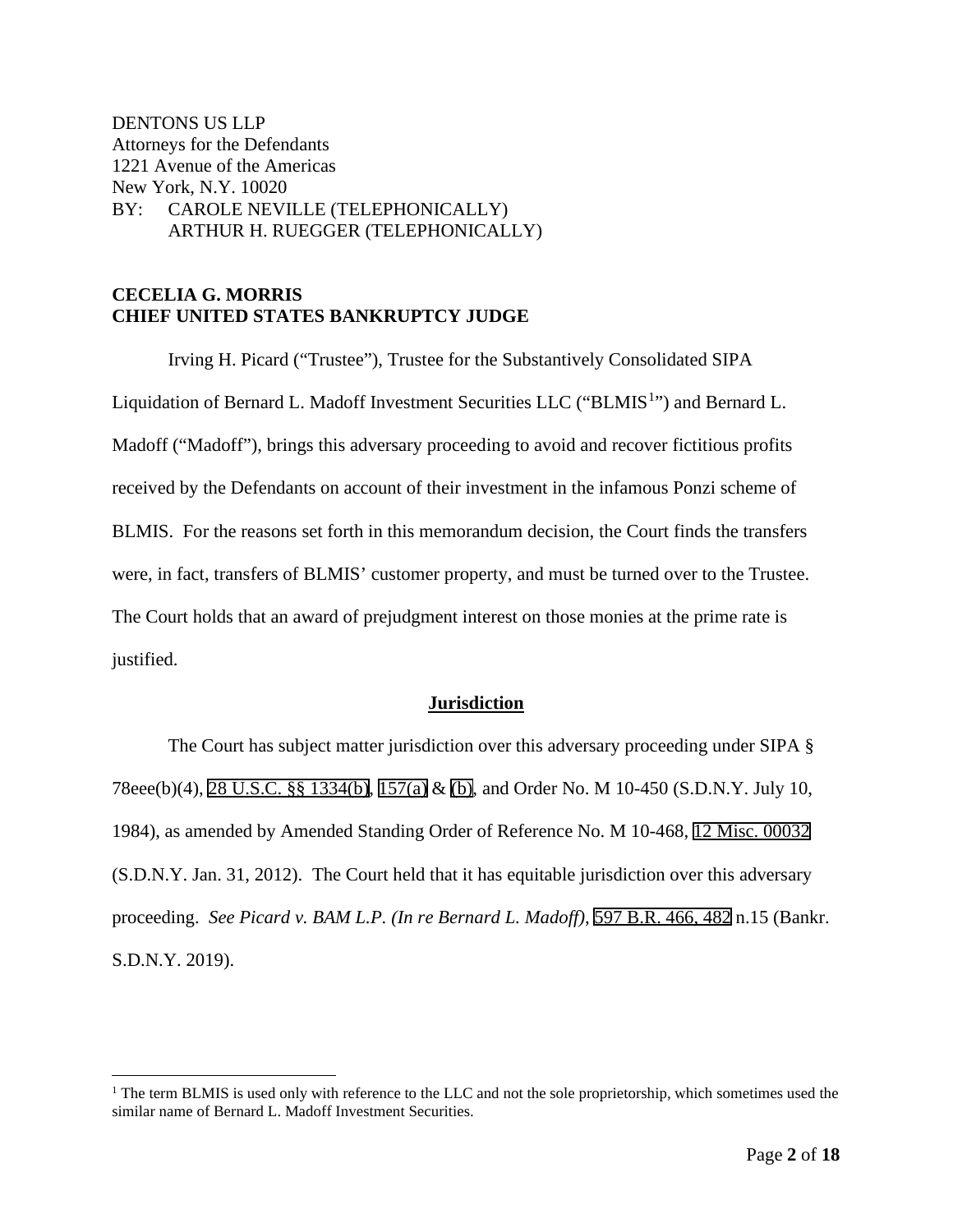### **Background[2](#page-2-0)**

The Court assumes familiarity with this SIPA liquidation. This adversary proceeding arises from a fraud perpetrated by Madoff through his investment advisory business ("IA Business"). JPTO ¶ 1. On December 11, 2008 (the "Filing Date"), Madoff was arrested by federal agents for violating criminal securities statutes. *Id.* On the same day, the United States Securities and Exchange Commission (the "SEC") filed a complaint in the United States District Court for the Southern District of New York (the "District Court") against BLMIS and Madoff. *Id.* On December 15, 2008, the SEC consented to a combination of its action with an application of the Securities Investor Protection Corporation ("SIPC"), the Trustee was appointed as trustee for the liquidation of the business of BLMIS under the Securities Investor Protection Act ("SIPA"), and the District Court removed the combined action (the "Liquidation Proceeding") to this Court. *Id.* 

On November 30, 2010, the Trustee brought this adversary proceeding against Defendants seeking to avoid and recover fraudulent transfers allegedly received by Defendants from BLMIS. *Id.* ¶ 2. As a result of the decision in *SIPC v. BLMIS, (In re Madoff Sec.)*, No. 12 MC 115 (JSR), 2013 WL 1609154 (S.D.N.Y. Apr. 15, 2013), *aff'd*, 773 F.3d 411 (2d Cir. 2014), *cert. denied*, 576 U.S. 1044 (2015), the Trustee is limited to recovering the two-year transfers from BLMIS solely pursuant to §§ 548(a)(1)(A) and 550(a) of the Bankruptcy Code. *Id.* At present, the Trustee seeks to avoid and recover transfers in the amount of \$563,000 from BAM L.P. and \$2,250,000 from Michael and Meryl Mann made within two years of the Filing Date (the "Two-Year Transfers"). *Id.*

<span id="page-2-0"></span><sup>2</sup> These background facts are taken directly from the Amended Joint Pretrial Order ("JPTO") stipulated to by the parties and signed by the Court on August 11, 2020, ECF No. 209.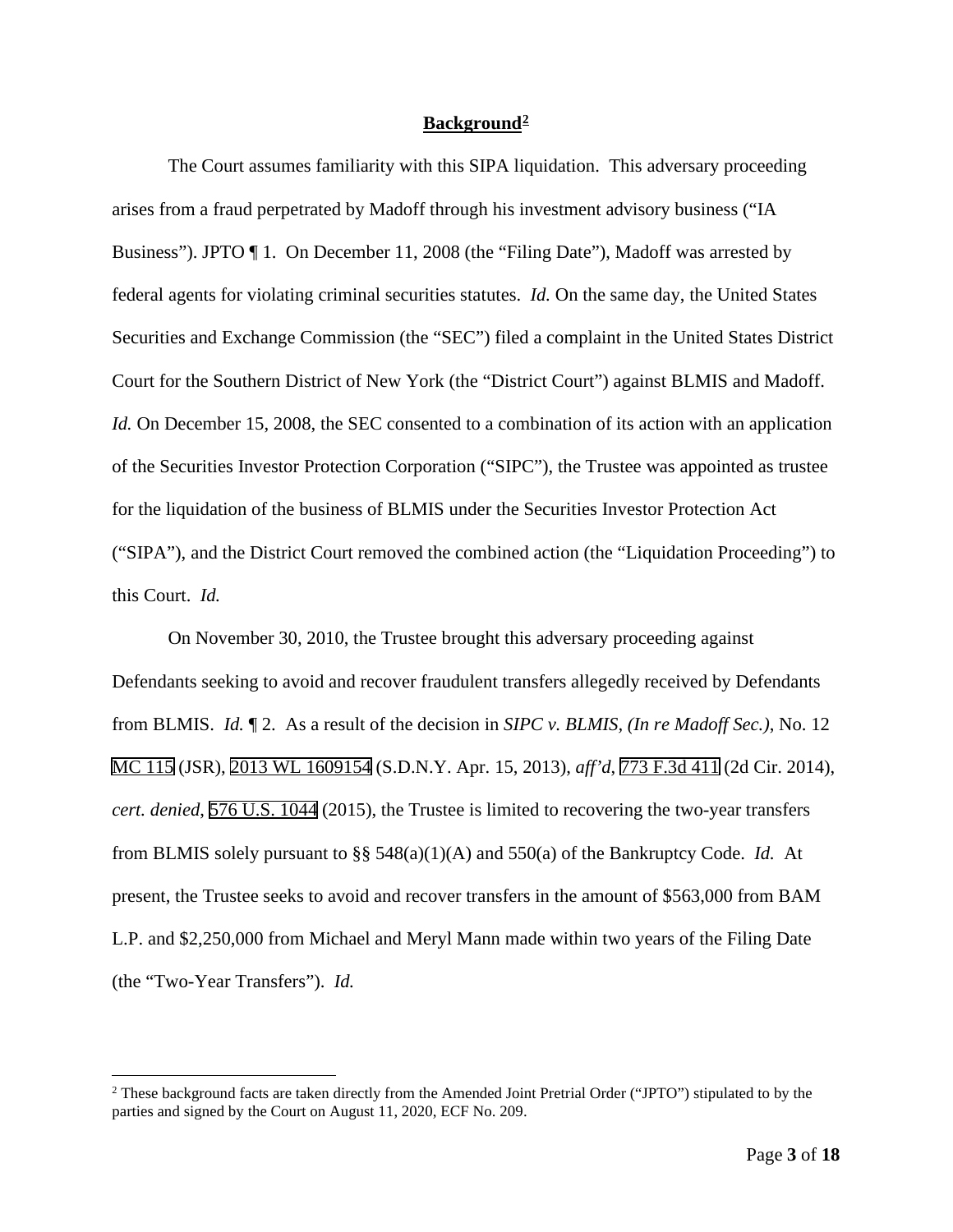In September of 2019, the Court granted in part and denied in part the Trustee's Summary Judgment Motion under Federal Rule of Civil Procedure 56(g). *Id.* ¶ 3; *see also Picard v. BAM L.P. (In re BLMIS)*, 608 B.R. 165 (Bankr. S.D.N.Y. 2019) ("MSJ Decision"). The MSJ Decision determined that: The Trustee has established there is no genuine disputed issue of fact that Madoff operated BLMIS as a Ponzi scheme; The Trustee is entitled to rely on the Ponzi scheme presumption and has demonstrated the Two-Year Transfers were made with the actual intent to hinder delay or defraud creditors within the meaning of 11 U.S.C. §§  $548(a)(1)(A)$  and  $550(a)$ ; The Parties have stipulated to the amount of the deposits into and withdrawals from their respective accounts, and to the amounts of the transfers made during the Two-Year Period. *Id.* The Court affirmed its prior rulings as a matter of law; the Antecedent Debt Defense does not provide a defense under Section 548(c) to the Trustee's claims. *Id.*

In August of 2020, this adversary proceeding was reassigned from Judge Bernstein to Chief Judge Morris. On September 14, 2020, the Court held a trial to determine: whether the Two-Year Transfers were transfers "by the debtor" within the meaning of SIPA § 78fff-2(c)(3) and 11 U.S.C. § 548 (a)(1)(A); and whether the Trustee should be awarded prejudgment interest and if so, at what rate and from what date based on establishing the factors emphasized by courts in this District.

#### **Parties Contentions**

The factual dispute at issue is whether the Two-Year Transfers were made by BLMIS or by Madoff, individually, as part of his sole proprietorship business. Madoff registered as a broker-dealer with the SEC in January of 1960. JPTO ¶ 11. Through that registration, he became a member of SIPC when SIPA was enacted in 1970. *Id.* Madoff continued in the broker-dealer business as a sole proprietorship under the names Bernard L. Madoff and Bernard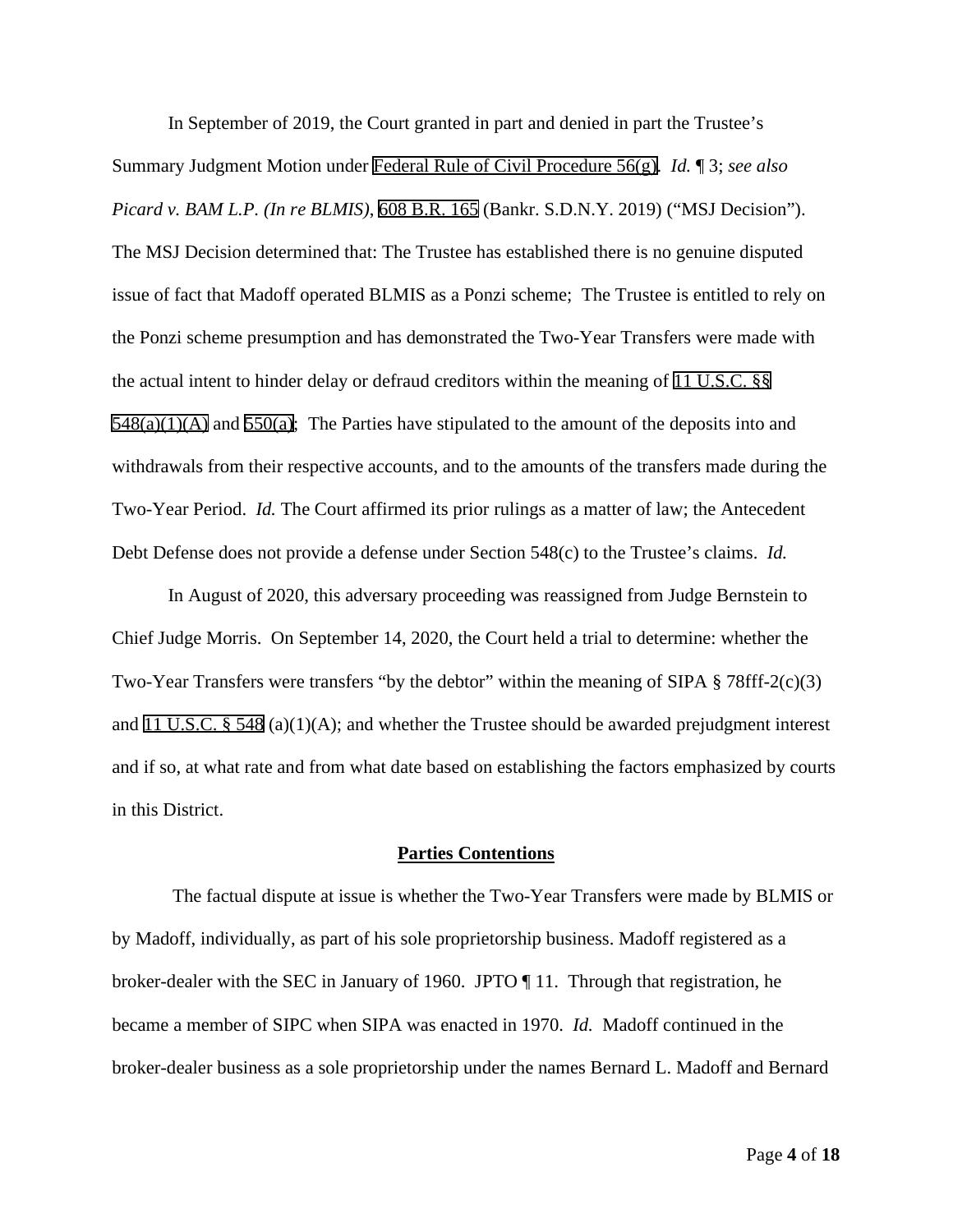L. Madoff Investment Securities until 2001. *Id.* ¶ 12. On January 1, 2001, BLMIS registered in New York as a limited liability company and on January 12, 2001, amended its SEC Form BD ("2001 SEC Amended Form BD") to reflect the change to corporate ownership. *Id.* ¶ 14.

The Trustee contends that all of the assets and liabilities of the sole proprietorship were also transferred to the limited liability company, BLMIS. *Id.* ¶ 17. Included in that transfer, according to the Trustee, were the three commercial business accounts that Madoff used for customer deposits and withdrawals: JPMorgan Chase Bank, N.A. ("Chase") account #xxxxx1703 (the "703 Account"); Chase account #xxxxxxxxx1509 (the "509 Account"); and Bankers Trust account #xx-xx0-599 (the "BT Account")<sup>[3](#page-4-0)</sup> (collectively the "Bank Accounts"). *Id.* As such, the Trustee contends that all transfers from these Bank Accounts were transfers "by the debtor" within the meaning of SIPA  $\S$  78fff-2(c)(3) and 11 U.S.C.  $\S$  548 (a)(1)(A). The Trustee also argues that because the Defendants received "customer property," it is recoverable under SIPA regardless of what name is on the Bank Account statements and checks. *Id.* ¶ 34.

Defendants contend that the sole proprietorship and its assets were not transferred to BLMIS in January of 2001. *Id.* ¶ 42. Only the market-making and proprietary businesses were moved into the newly formed limited liability company, BLMIS. *Id.* The IA Business remained property of Madoff and his sole proprietorship and so did the Bank Accounts and the customer accounts. *Id.* Defendants opened their customer accounts with Madoff Securities prior to 2001. *Id.*  $\P$  63. It is the Defendants' contention that because Madoff never transferred his IA Business nor the Bank Accounts to BLMIS, the withdrawals from those Bank Accounts were not transfers "by the debtor" within the meaning of SIPA  $\S$  78fff-2(c)(3) and 11 U.S.C.  $\S$  548 (a)(1)(A). *Id.*  $\P$ 67.

<span id="page-4-0"></span><sup>&</sup>lt;sup>3</sup> The Court notes the nicknames for each of the Bank Accounts as they are referred to by the parties by these names in the papers and the transcript even though they may not appear in this memorandum decision.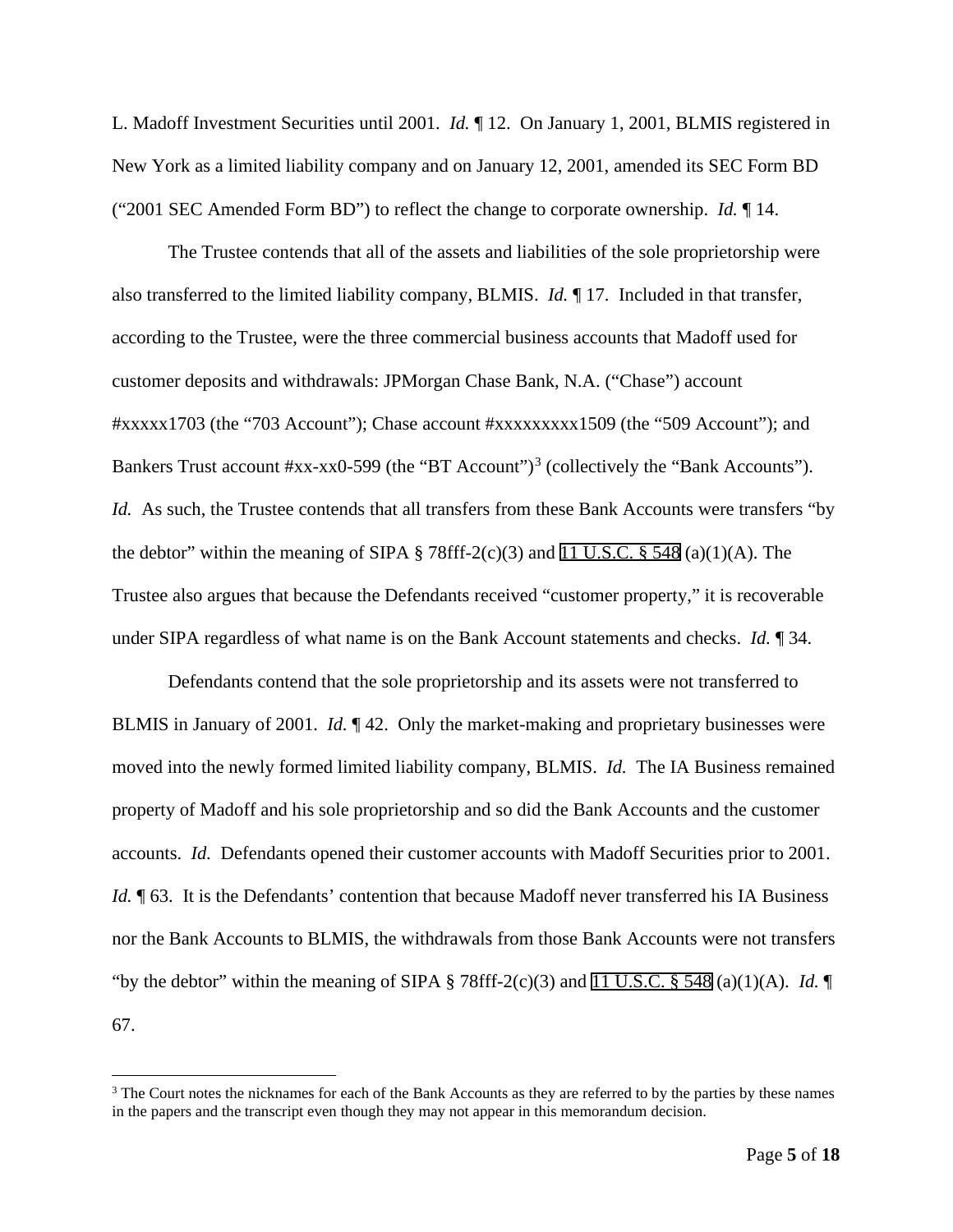#### **Findings of Fact**

From 1960 to 2008 BLMIS was continuously registered with the SEC as a broker-dealer under Section 15(b) of the Securities Exchange Act of 1934, 15 U.S.C. § 78o(b). Trial Tr. 39:9– 46:23 (Dubinsky); TX-001 (SEC Form BD Attestation); TX-002 (hereafter referred to as "1959 SEC Form BD"); TX-003 (2001 SEC Amended Form BD). From 1960 until 2001, BLMIS operated as a sole proprietorship. JPTO ¶ 12; Trial Tr. 38:16–39:8 (Dubinsky); TX-002 (1959 SEC Form BD); TX-003 (2001 SEC Amended Form BD). The 1959 Form BD was signed by Madoff in his capacity as the sole proprietor and indicated that his business had made no prior registration with the SEC. Trial Tr. 41:9–42:6 (Dubinsky); TX-002 (1959 SEC Form BD).

In December 1995, Defendants Michael Mann and Meryl Mann opened their account with the investment advisory business of Madoff Securities, which was assigned account number 1CM363 in the name of "Michael Mann and Meryl Mann J/T Wros." During the ten-year period between 1998 and 2008, Michael Mann made deposits into and received withdrawal payments for the Mann Account from the 703 Account and the 509 Account. In March 1999, Michael Mann opened another account with Madoff Securities, in the name of "BAM L.P.," which was assigned account number 1CM379. During the period between 1999 and 2008, Michael Mann made deposits into and received withdrawal payments for the BAM Account from the 703 Account and the 509 Account.

At the time of the filing of the 1959 Form BD, SEC filing number 8-8132 was assigned to the sole proprietorship. Trial Tr. 43:4–43:12 (Dubinsky); TX-002 (1959 SEC Form BD). Effective as of January 1, 2001, BLMIS was registered as a New York single member limited liability company. JPTO ¶ 14; TX-004 (Articles of Organization). On January 12, 2001, BLMIS amended its SEC Form BD to reflect its change in corporate form from a sole proprietorship to a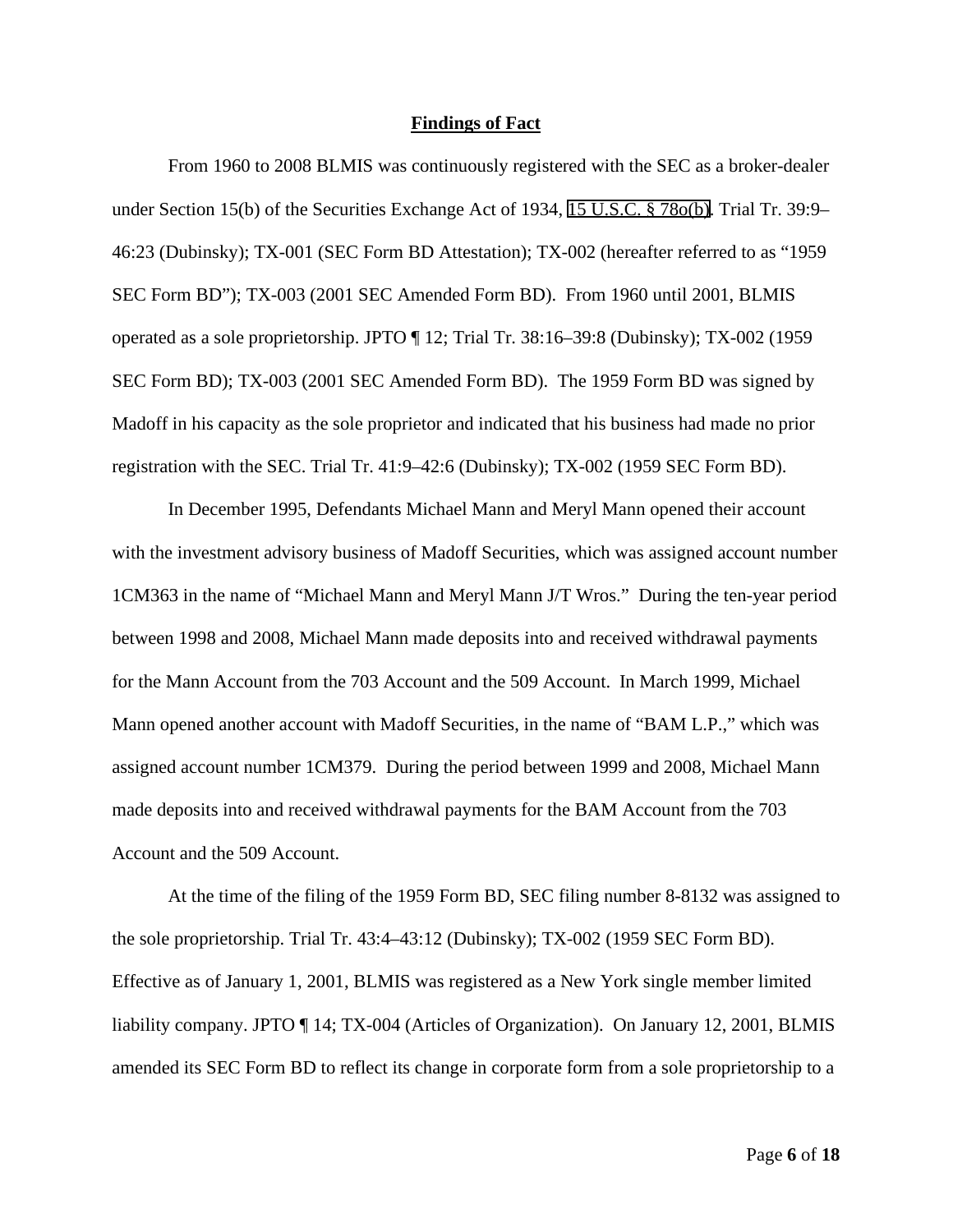single member limited liability company. Trial Tr. 43:23–44:15 (Dubinsky); TX-003 (2001 SEC Amended Form BD). The same SEC file number, 8-8132, that appeared in the 1959 SEC Form BD appeared on the 2001 SEC Amended Form BD. Trial Tr. 44:16–45:8 (Dubinsky); TX-003 (2001 SEC Amended Form BD). Under "BD Successions," the 2001 SEC Amended Form asked: "Briefly describe details of the succession, including any assets or liabilities not assumed by the successor." TX003 (2001 SEC Amended Form BD at 10) (emphasis in original). In response, Madoff affirmed: "EFFECTIVE JANUARY 1, 2001, PREDECESSOR WILL TRANSFER TO SUCCESSOR ALL OF PREDECESSOR'S ASSETS AND LIABILITIES, RELATED TO PREDECESSOR'S BUSINESS. THE TRANSFER WILL NOT RESULT IN ANY CHANGE IN OWNERSHIP OR CONTROL." Trial Tr. 46:4–56:21 (Dubinsky); TX-003 (2001 SEC Amended Form BD at 10–11); JPTO ¶¶14–16. No assets or liabilities of the sole proprietorship were listed as "not assumed by the successor." TX-003 (2001 SEC Amended Form BD at 10–11; *see also* Question 5).

The predecessor identified on the 2001 SEC Amended Form BD is "Bernard L. Madoff" and the successor is identified as BLMIS. TX-003 (2001 SEC Amended Form BD). Drawing on his expertise as a forensic accountant, Mr. Dubinsky concluded that this succession provision meant that, without exception, all of the assets and liabilities of the sole proprietorship were transferred to BLMIS and the sole proprietorship ceased to exist. Trial Tr. 55:5–57:5 (Dubinsky). In reaching this conclusion, Mr. Dubinsky also relied on the statement on the 2001 SEC Amended Form BD which indicated that no "accounts, funds or securities of customers of the applicant are held or maintained by [any] other person, firm or organization." Trial Tr. 58:10– 59:3 (Dubinsky); TX-003 (2001 SEC Amended Form BD). Defendants agreed to be liable to any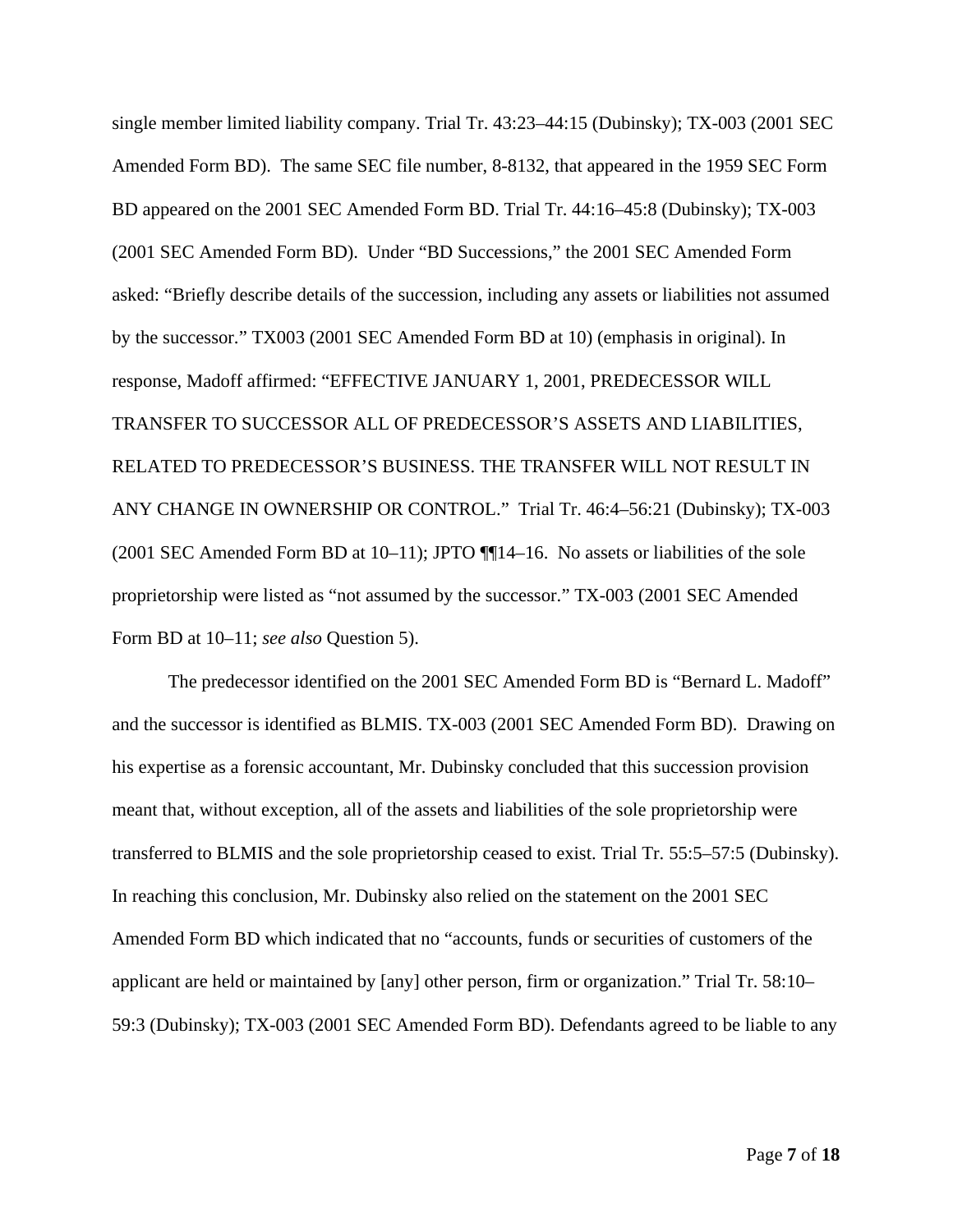successors when they signed their customer agreements. TX-021 at 30; TX-022 at 46 (see paragraph regarding "successors").

Mr. Dubinsky clarified the fact that Madoff had not checked a box on the 2001 SEC Amended Form BD indicating that he operated an investment advisory business had no bearing on the transfer of all assets and liabilities by the sole proprietorship to BLMIS. Trial Tr. 62:3– 62:12 (Dubinsky); TX-003 (2001 SEC Amended Form BD). Defendants argue Madoff's failure to check a box on his 2001 SEC Amended Form BD indicating that he operated the IA Business demonstrates that Madoff never intended to transfer his IA Business to BLMIS.

Defendants offered no witnesses at trial to refute Mr. Dubinsky's testimony. Instead, they relied on documentary evidence to prove that Madoff, rather than BLMIS, made the transfers in question. The Defendants demonstrated at trial that Madoff failed to check the "Investment advisory services" box on the Amended Form BD. TX 3 (2001 SEC Amended Form BD at 9). Trial Tr. 47:1-4 (Dubinsky). They also demonstrated that the Bank Account statements were issued to "Bernard L. Madoff" or "Bernard L. Madoff Investment Securities" without the LLC. Trial Tr. 197:25- 198:1-8. (Collura). And finally, the checks that provided the Defendants with their fictitious profits bore the name of "Bernard L. Madoff" in the upper, lefthand corner of the check as well as above the signature line. DX 9-A, 9-B, 9-C, 9-D, 9-F, 9-G, 9-H and 9-J (checks).

The discrepancies Defendants have demonstrated to exist—forms filled out improperly, business names used interchangeably on bank accounts and checks—are the sleights of hand that one would expect to see when exhuming the remnants of a Ponzi scheme. *See* Willis H. Riccio, *Ponzi Schemes: A Man Called Charles*, 58 R.I. Bank. J. 7, 8 (July/Aug. 2009) (stating that a characteristic common in all Ponzi schemes is "an ostensible, but not real, business"). No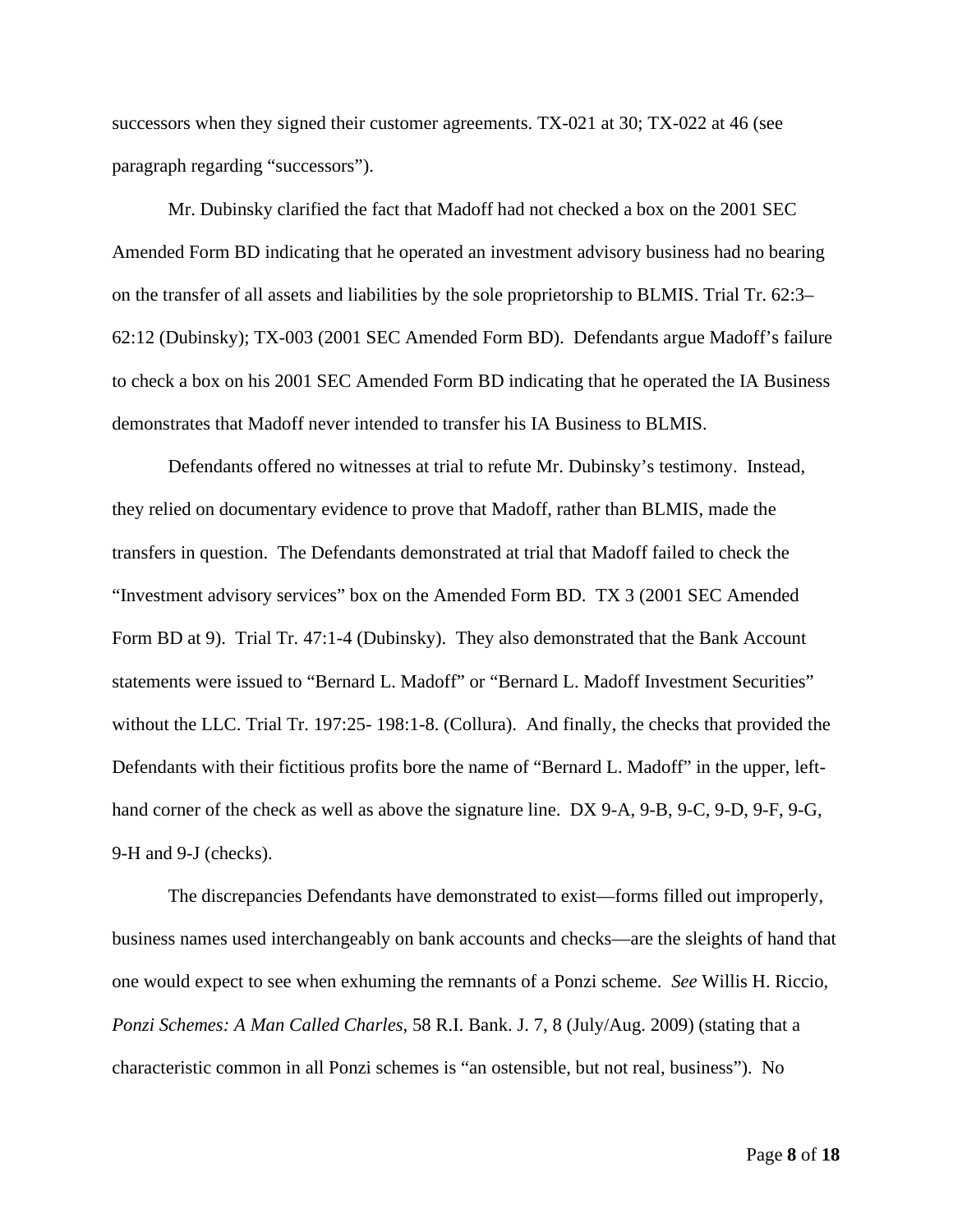legitimate trading was done with monies deposited and withdrawn from the Bank Accounts (except for "de minimis" short term investments, which served to prolong the fraud). Trial Tr. 80:10–82:7 (Dubinsky); *see also Picard v. Legacy Capital Ltd. (IN re BLMIS)*, 603 B.R. 682, 693 ("The use of the funds he stole from BLMIS's customers to purchase T-Bills was an integral part of the scheme; it enabled BLMIS to earn more interest to pay more redemptions for a longer time and keep the scheme running."). The trades reported in the Defendants' BLMIS Accounts, like the other customers of the IA Business, were not executed. Trial Tr. 71:22–24 (Dubinsky). Defendants' fictitious profit withdrawals came at the expense of the fraud's other victims. Trial Tr. 185:3–8 (Collura). *S.E.C. v. Credit Bancorp, Ltd.*, No. 99 CIV. 11395 RWS, 2000 WL 1752979, at \*40 (S.D.N.Y. Nov. 29, 2000), *aff'd*, 290 F.3d 80 (2d Cir. 2002) ("[I]t is in the nature of a Ponzi scheme that customer returns are generated not from legitimate business activity but, rather, through the influx of resources from new customers. 'Since all the funds were obtained by fraud, to allow some investors to stand behind the fiction that [the] Ponzi scheme had legitimately withdrawn money to pay them would be "carrying the fiction to a fantastic conclusion."'") (quoting *Teletronics, Ltd. v. Kemp*, 649 F.2d 1237, 1241 (7th Cir.1981) (quoting *Cunningham v. Brown*, 265 U.S. 1, 13 (1924) (referring to the scheme of Charles Ponzi))).

Based on the foregoing, this Court finds that all of the assets and liabilities of the sole proprietorship, including the IA Business, were transferred to BLMIS via the 2001 SEC Amended Form BD. As such, the Defendants customer accounts and the Bank Accounts are property of BLMIS<sup>[4](#page-8-0)</sup> and the monies paid to Defendants from those Bank Accounts must be

<span id="page-8-0"></span><sup>&</sup>lt;sup>4</sup> At first blush, this may seem like a distinction without a difference because Madoff's chapter 7 case has been substantially consolidated with the SIPA liquidation of BLMIS. Thus, one would think that even if Madoff operated his Ponzi scheme under his sole proprietorship, rather than BLMIS, the Trustee would still be entitled to recover these funds as fraudulent transfers. However, in *Picard v. Avellino (In re BLMIS, LLC)*, 557 B.R. 89, 110 (Bankr.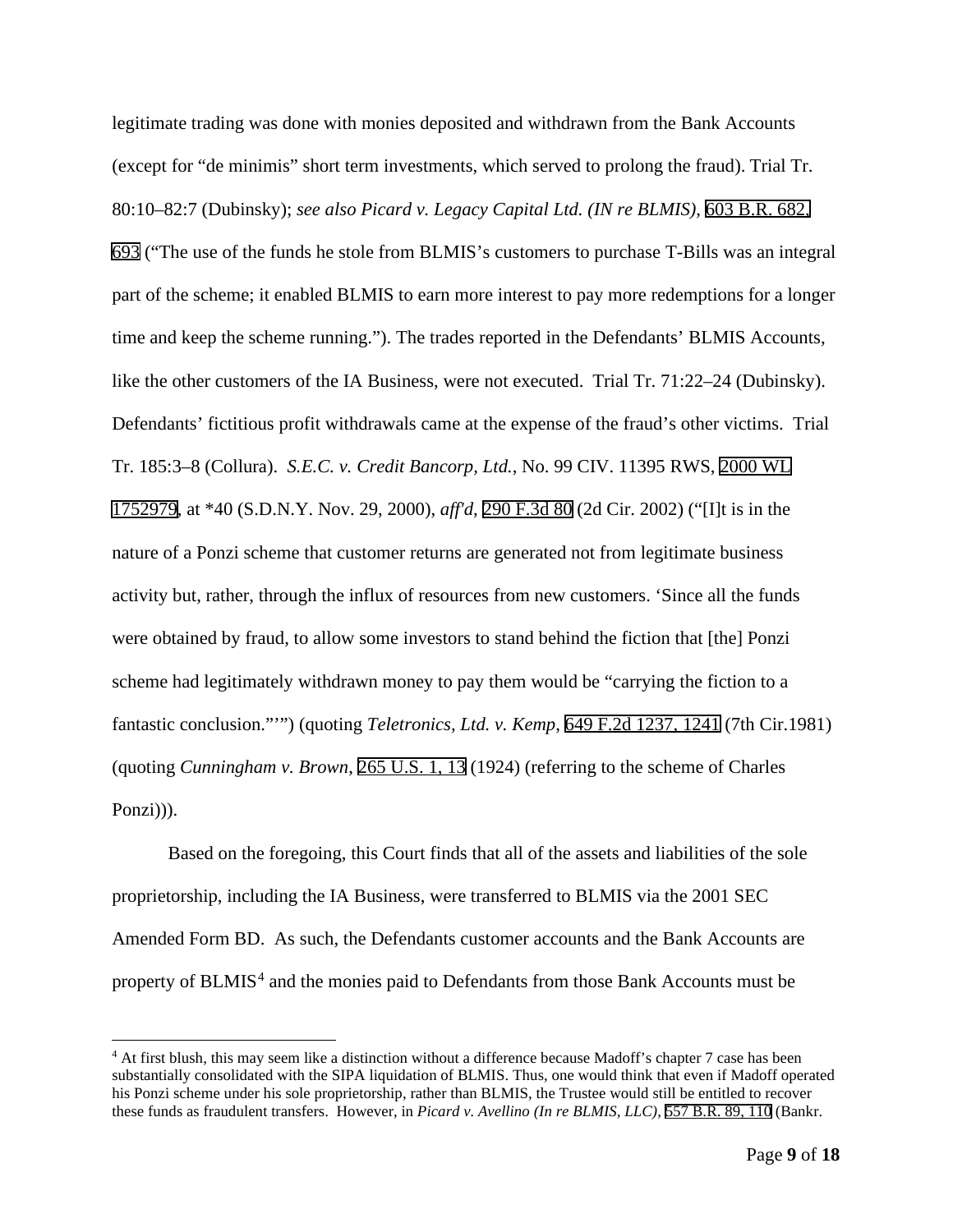turned over to the Trustee. *Picard v. Nelson*, 610 B.R. 197, 217 (Bankr. S.D.N.Y.) ("[A]ll of the bank accounts in which the customer funds were held were transferred to BLMIS, and Madoff informed the SEC that he did not retain them regardless of what he told Chase."); *see also* SIPA § 78*lll*(4) (defining "customer property" as including "cash and securities . . . at any time received, acquired, or held by or for . . . the securities accounts of a customer, and the proceeds of any such property transferred by the debtor, including property unlawfully converted." ).

# **Conclusions of Law**

This finding is also consistent with the law of the case. *Picard v. Nelson*, 610 B.R. 197,

237 (S.D.N.Y. 2019). ("The prior decisions within this SIPA proceeding constitute law of the

case."). In *Picard v. Nelson*, 610 B.R. 197, 232-33 (Bankr. S.D.N.Y.), Judge Bernstein

explained that

[m]oney held by a broker on behalf of its customers is not the broker's property under state law. SIPA § 78fff-2(c)(3) circumvents this problem by treating customer property as though it were the SIPA debtor's property in an ordinary bankruptcy. *Picard v. Fairfield Greenwich Ltd.,* 762 F.3d at 213 (SIPA creates a "legal fiction that confers standing on a SIPA trustee by treating customer property as though it were 'property of the debtor'"). . . . All of the transfers [in that case] were made from the 509 Account held by BLMIS and consisted entirely of fictitious profits. Under SIPA, the customer deposits are deemed to have been BLMIS's property for the purposes of these adversary proceedings. In this regard, for the reasons stated in overruling the [Nelson] Defendants' jurisdictional objection, the Court concludes that the Two-Year Transfers were made from property of BLMIS.

In so ruling, the Court relied on SIPA  $\S$  78fff-2(c)(3). Pursuant to SIPA  $\S$  78fff-2(c)(3),

the trustee may recover any property transferred by the debtor which, except for such transfer, would have been customer property if and to the extent that such transfer is voidable or void under the provisions of Title 11. Such recovered property shall be treated as customer property. For purposes of such recovery, the

S.D.N.Y. 2016), the Court held that "only the Madoff [chapter 7] trustee can recover actual transfers by the sole proprietorship." There is a possibility that even if such actions were commenced by him, they would not be recoverable. *Id.* at 109 ("The [SIPA] Trustee can recover the transfers of customer property by BLMIS, but Madoff's [chapter 7] bankruptcy trustee cannot recover the transfers of customer property made by Madoff individually" because "[t]he substantive consolidation of the BLMIS and Madoff estates did not empower Madoff's chapter 7 trustee to exercise the powers of a SIPA trustee, nor could it.").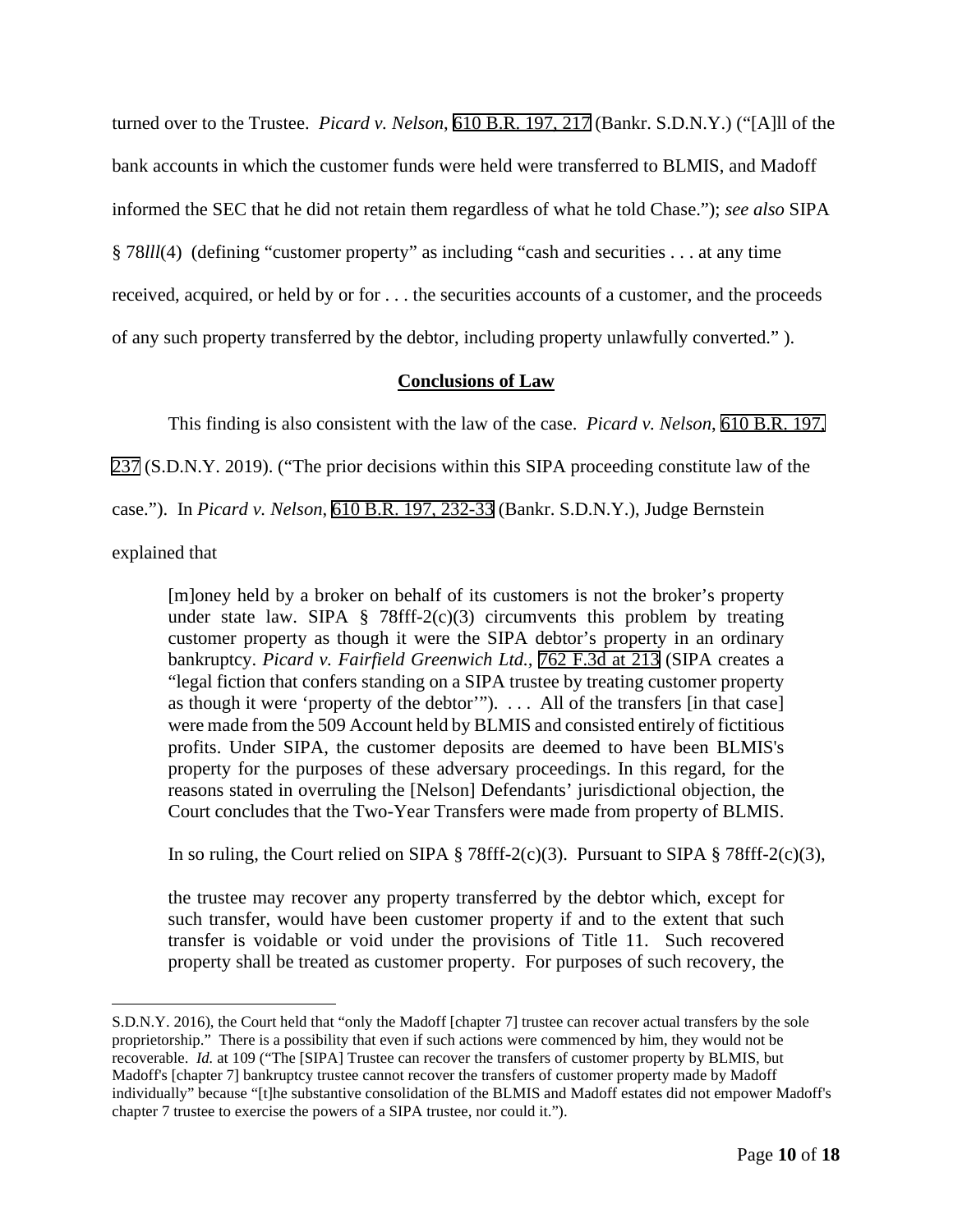*property so transferred shall be deemed to have been the property of the debtor* and, if such transfer was made to a customer or for his benefit, such customer shall be deemed to have been a creditor, the laws of any State to the contrary notwithstanding.

(emphasis added).

When the Defendants invested their money into the IA Business, the deposits were placed into the Bank Accounts and commingled with all of the Ponzi scheme victims' deposits. The funds held in the Bank Accounts were meant to be invested legitimately through BLMIS but never were. Thus, they were "customer property." *SIPA v. BLMIS, LLC*, 531 B.R. 439, 449 (Bankr. S.D.N.Y. 2015) ("Any recovery from the defendants will be deemed customer property and replenish the funds available to satisfy the customers' net equity claims."); *Peloro v. U.S*., 488 F.3d 163, 170 (3d Cir. 2007) ("'[C]ustomer property,' as defined by SIPA, includes not only securities actually allocated to customer accounts, but any 'cash and securities ... at any time received, acquired, or held . . . for the securities account of a customer.'").

The Defendants' fictitious profits must be turned over to the Trustee. *In re Bernard L. Madoff Inv. Sec. LLC*, 654 F.3d 229, 235 (2d Cir. 2011) (quoting *Sec. Investor Prot. Corp. v. Bernard L. Madoff Inv. Sec. LLC (In re Bernard L. Madoff Inv. Sec. LLC)*, 424 B.R. 122, 141 (Bankr.S.D.N.Y.2010) ("[A]ny dollar paid to reimburse a fictitious profit is a dollar no longer available to pay claims for money actually invested.")), *cert. dismissed*, 566 U.S. 1032 (2012); *see also Picard v. Gettinger*, No. 19-0429-bk(L), 2020 WL 5666677, at \*11 (2d Cir. Sept. 24, 2020) ("BLMIS never traded in securities and, as a result, never generated any legitimate profits. The defendants-appellants therefore had no rights to the transfers.").

### **Prejudgment Interest Should be Awarded as a Matter of Law**

The second issue this Court was asked to determine is whether the Trustee is entitled to an award of prejudgment interest. At trial, neither party introduced evidence regarding this issue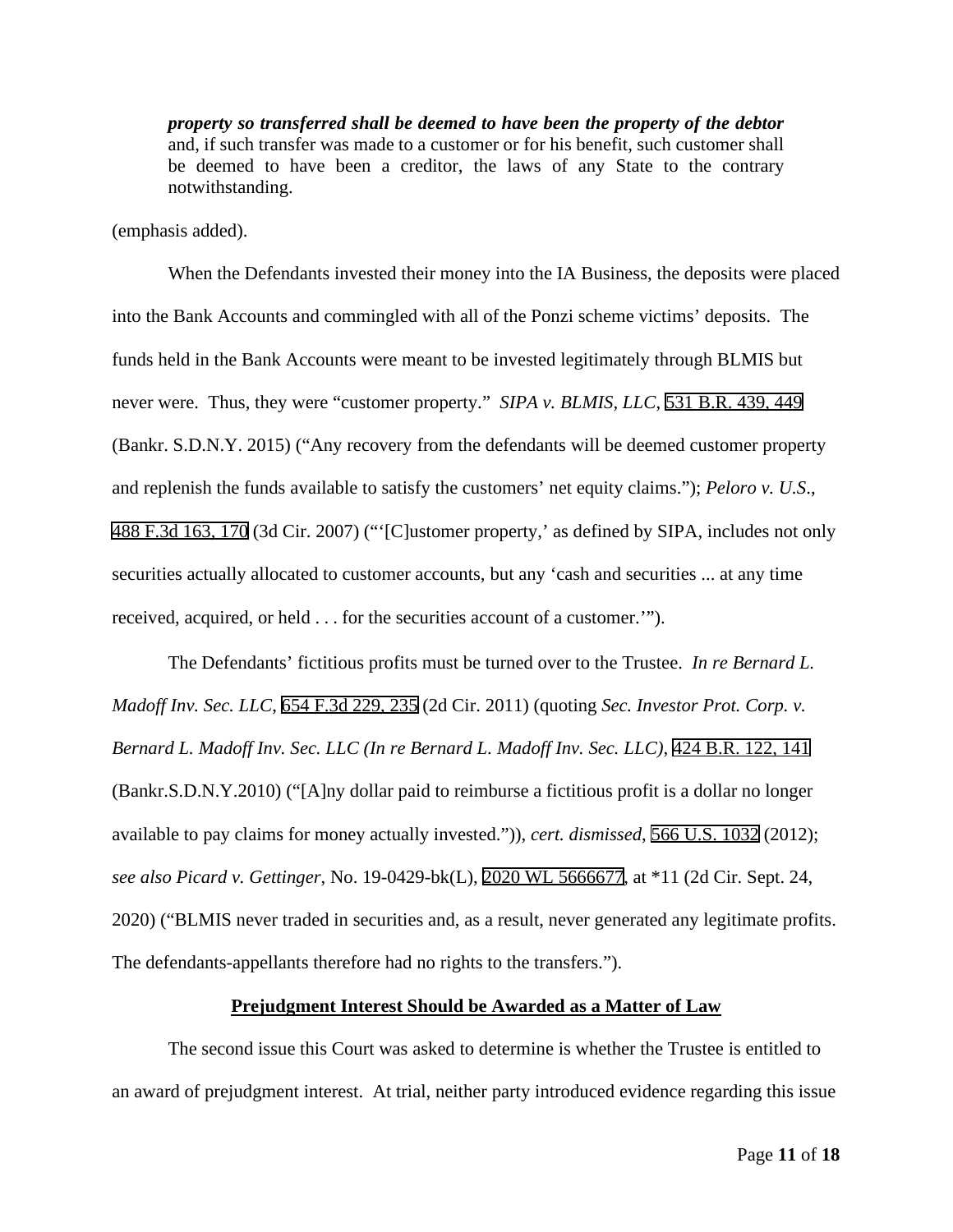so the Court advised the parties it would decide the issue as a matter of law using the summary judgment standard. While this is an unconventional way of determining an issue, the parties rested after trial. The parties were provided with the opportunity to present any issues of fact at the trial held by this Court on September 14, 2020; and having chosen not to, the Court must conclude that there are no disputed issues of material fact.

Pursuant to Rule 56(c) summary judgment should be granted to the moving party if the Court determines "there is no genuine issue as to any material fact and that the moving party is entitled to judgment as a matter of law." *Celotex Corp. v. Catrett*, 477 U.S. 317 (1986) (quoting Fed. R. Civ. P. 56(c)). "A fact is in dispute only when the opposing party submits evidence such that a trial would be required to resolve the differences." *In re CIS Corp.*, 214 B.R. 108, 118 (Bankr. S.D.N.Y. 1997).

"Since the early part of this century, the United States Supreme Court has stated repeatedly that discretionary awards of prejudgment interest are permissible under federal law in certain circumstances. Under the Court's analysis, the award should be a function of (i) the need to fully compensate the wronged party for actual damages suffered, (ii) considerations of fairness and the relative equities of the award, (iii) the remedial purpose of the statute involved, and/or (iv) such other general principles as are deemed relevant by the court." *Wickham Contracting Co., Inc. v. Local Union No. 3, Intern. Broth. of Elec. Workers, AFL-CIO*, 955 F.2d 831, 833-34 (2d Cir. 1992). Bankruptcy courts have relied on the word "value" in 11 U.S.C. § 550(a) as authorizing an award of prejudgment interest. *In re 1031 Tax Grp.*, LLC, 439 B.R. 84, 87 (Bankr. S.D.N.Y. 2010); *see also In re Palermo*, 739 F.3d 99, 107 (2d. Cir. 2014) (permitting courts to award prejudgment interest on fraudulent conveyance claims despite the silence of the laws on the subject of interest). *Id.*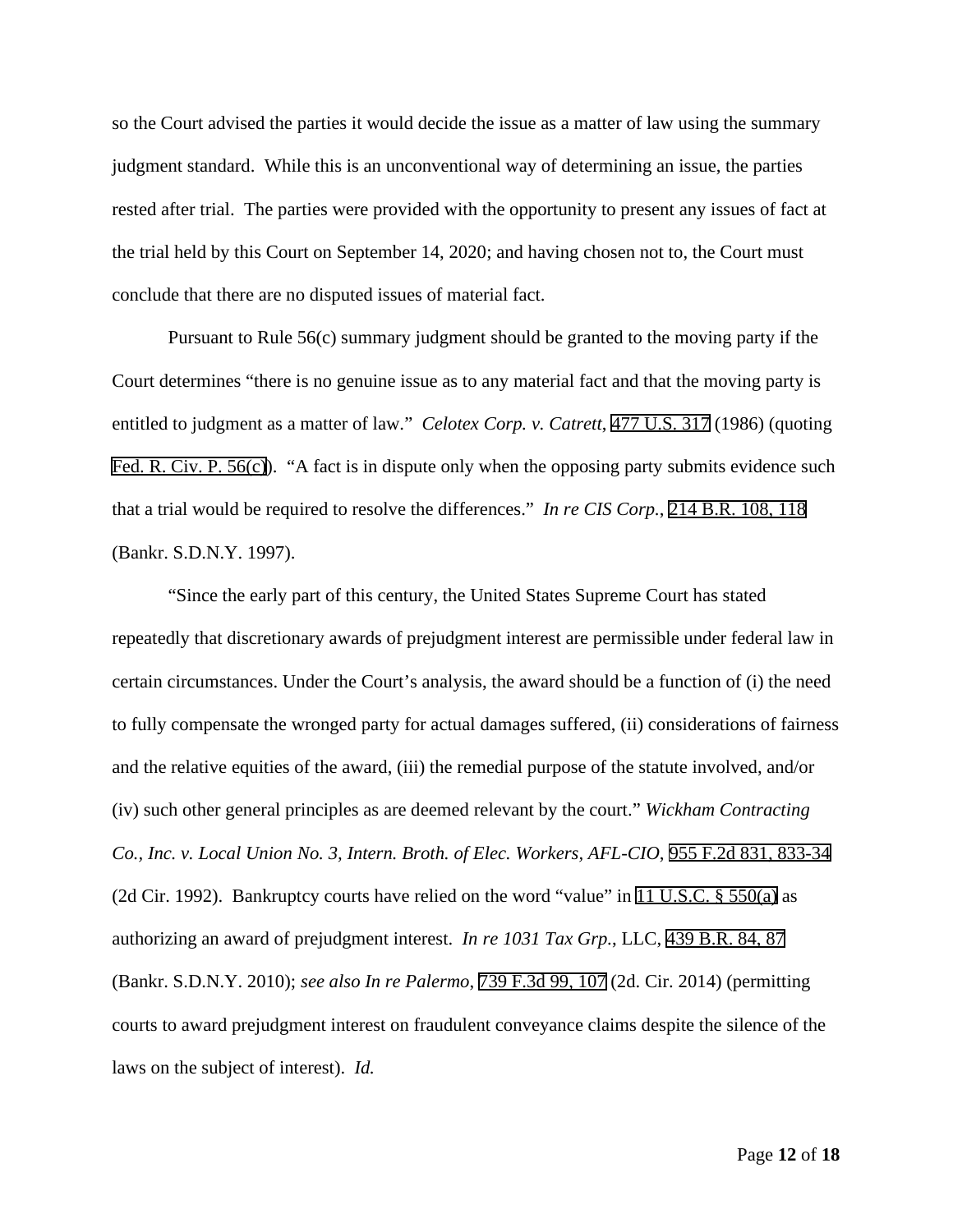Defendants argue prejudgment interest is not appropriate here, as they are victims of the Ponzi scheme. They also assert that they have paid millions of dollars in taxes on their fictitious profits. *See* JPTO ¶ 8. Although it may be true that Defendants were not responsible for BLMIS' fraud, the purpose of prejudgment interest is to make the Plaintiff whole rather than to punish Defendants or to provide Plaintiff with a windfall. *Jones v. UNUM Life Ins. Co. of Am.*, 223 F.3d 130, 139 (2d Cir. 2000) (citations and quotations omitted). "Courts in the Second Circuit and in this district have recognized that the award of prejudgment interest is discretionary, and absent a sound reason to deny prejudgment interest, such interest should be awarded." *In re 1031 Tax Grp.*, 439 B.R. at 87 (citations omitted). "The court must, however, explain and articulate its reasons for any decision regarding prejudgment interest." *Henry v. Champlain Enter., Inc.*, 445 F.3d 610, 623 (2d Cir. 2006).

Prejudgment interest is "normally" awarded in avoided transfer cases "to compensate for the value over time of the amount recovered." *In re Cassandra Grp.*, 338 B.R. 583, 599 (S.D.N.Y. 2006) ("To fully and fairly compensate . . . creditors for their loss—not only of \$300,000 that was fraudulently conveyed to the Defendants, but of the use of that money since the date of the demand—the Trustee should be permitted to recover prejudgment interest."); *see also In re FKF 3, LLC*, 2018 WL 5292131, at \*13 (awarding prejudgment interest to compensate for "loss of interest, the diminished value of the damages award due to the passage of time, and Plaintiff's lost opportunity to make use of the lost funds"). The Court believes that prejudgment interest is warranted in this instance. The Trustee is charged with collecting fictitious profits from net winners so that net losers in BLMIS' Ponzi scheme may be compensated for their losses. *SIPC v. BLMIS (In re BLMIS)*, 654 F.3d 229 (2d Cir. 2011) (stating that the "SIPA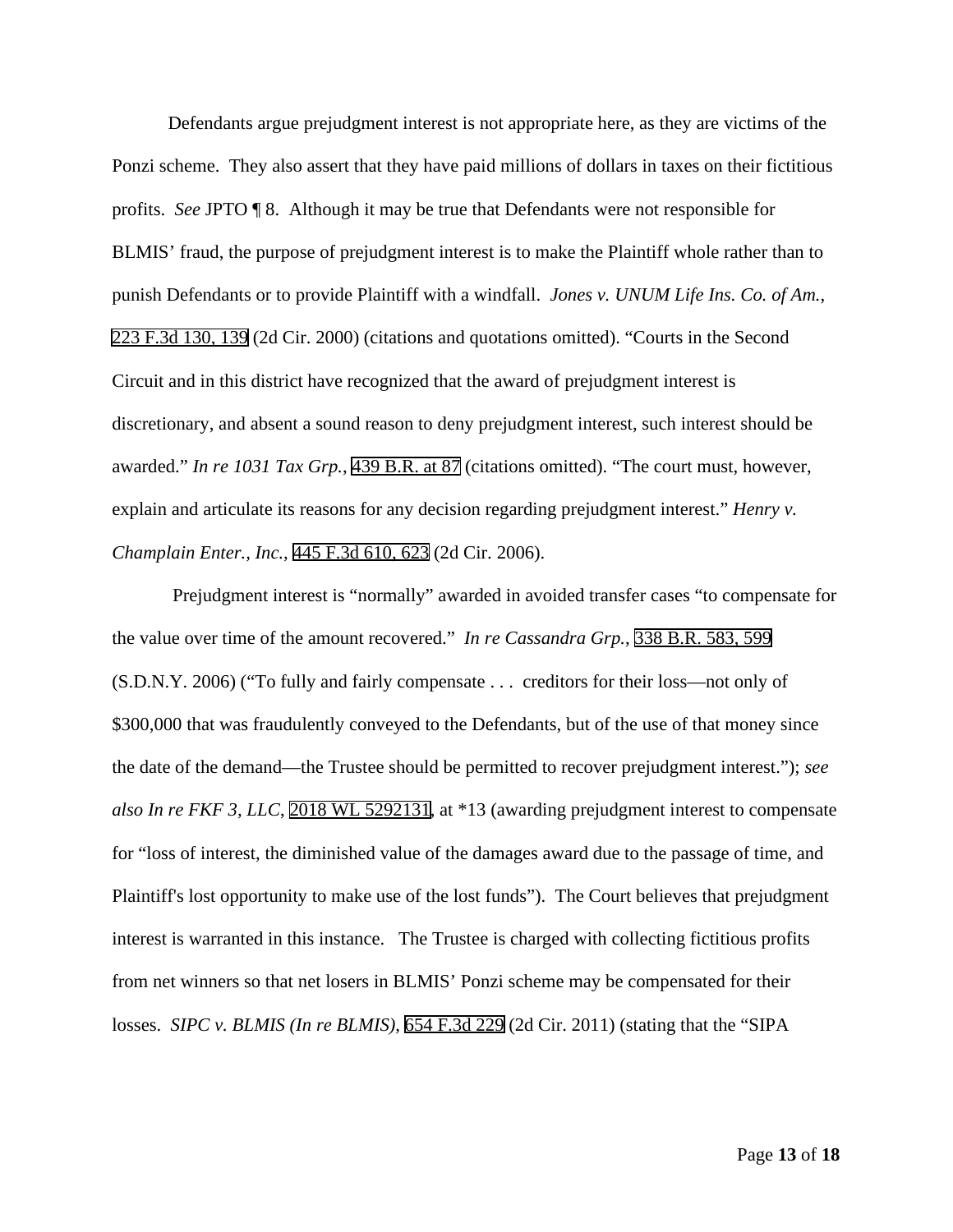trustee's obligation [is] to reimburse customers based on 'net equity'"), *cert. denied*, 567 U.S. 93 (2012).

The "net losers" (BLMIS' customers who invested more money to than they withdrew) are the real victims of Defendants' dilatory litigation tactics. Defendants are "net winners" (having withdrew more money than they invested) and, by definition, have been withholding the net losers' principal investments for many years. *See Picard v. BAM L.P. (In re BLMIS)*, 597 B.R. 466, 473 (Bankr. S.D.N.Y. 2019) ("Defendants were "net winners" because they withdrew more than they deposited."); *see also SIPC v. BLMIS (In re BLMIS)*, 424 B.R. 122, 125-32 (Bankr. S.D.N.Y. 2010) ("Such cash that Net Winners withdrew in excess of their deposits was, by definition, cash that other customers put in, NOT a return on their purported investment, since there was no investment made, and hence no return."), *aff'd*, 654 F.3d 229 (2d Cir. 2011) ("[U]se of the Net Investment Method for calculating the 'net equity' of the BLMIS customers was proper."), *cert. denied*, 567 U.S. 934 (2012). The Trustee has spent approximately ten years prosecuting these cases; an award of prejudgment interest is essential to the collection of customer property. *Stanford Square L.L.C. v. Nomura Asset Cap. Corp.*, 232 F. Supp. 2d 289, 293 (S.D.N.Y. 2002) ("Awarding prejudgment interest is based upon the premise that the party to whom the money is owed has been deprived of the use of the funds and can be made whole only by the award of interest. Conversely, the party owing the money has had the use of the funds he was obligated to have paid and should be required to pay compensation by way of interest."). Moreover, he has spent time and incurred costs litigating against Defendants who have resisted the law of the case. *Newbro v. Freed*, 409 F. Supp. 2d 386, 402 (S.D.N.Y. 2006) ("An important rationale for the prejudgment interest rule is that the party against whom the claim is asserted could have stopped the running of interest by paying what was owed.").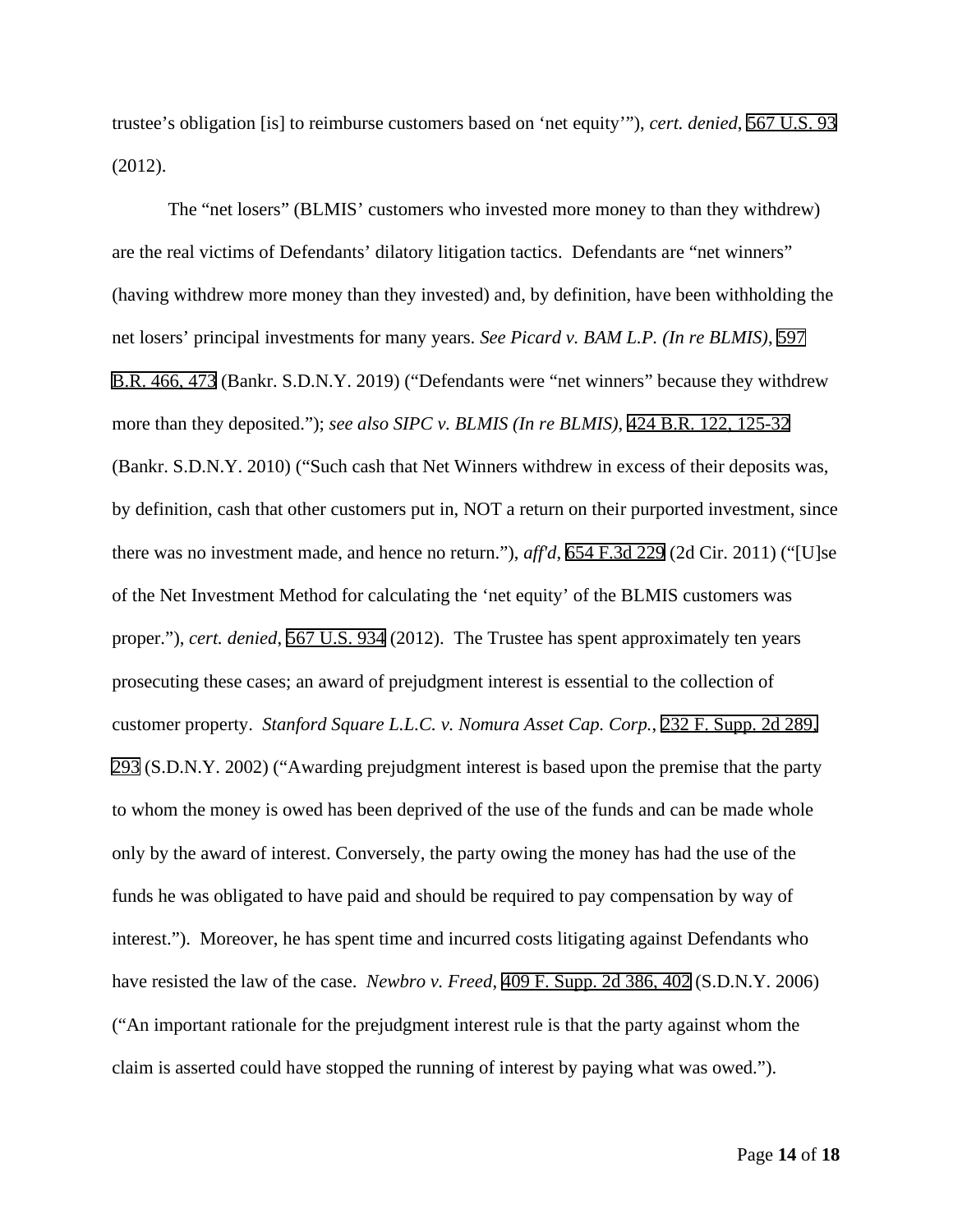In *Wickham*, the Second Circuit stated that "the relative equities may make prejudgment interest inappropriate" when (1) "the defendant acted innocently and had no reason to know of the wrongfulness of his actions," (2) "there is a good faith dispute between the parties as to the existence of any liability," or (3) "the [litigant] is responsible for the delay in recovery." *Wickham Contracting Co., Inc. v. Local Union No. 3, Intern. Broth. of Elec. Workers, AFL-CIO*, 955 F.2d 831, 834-35 (2d Cir. 1992).

While Defendants may not have known that they had invested in a Ponzi scheme prior to 2008, they must have realized this unfortunate reality at least as early as November 30, 2010, the date that this complaint was filed against them. Complt., ECF No. 1. In the Complaint, the Trustee alleges that "[t]he Transfers received by Defendants constitute non-existent profits supposedly earned in the Account, but, in reality, they were other people's money." *Id.* ¶ 42; *see also SIPC v. BLMIS (In re BLMIS )*, 424 B.R. 122, 125-32 (Bankr. S.D.N.Y. 2010) (defining calculation method for net winners prior to the commencement of this adversary proceeding) *aff'd*, 654 F.3d 229 (2d Cir. 2011) *cert. denied*, 567 U.S. 934 (2012). Despite this, Defendants have spent nearly a decade litigating this dispute. *See Picard v. BAM L.P. (In re BLMIS)*, 597 B.R. 466, 471-75 (Bankr. S.D.N.Y. 2019) (summarizing the litigation that has occurred between the Trustee and these Defendants in the claims allowance process and this adversary proceeding). Defendants had plenty of opportunities to resolve this case prior to the September 14, 2020 trial.

Not only did the Defendants choose to go to trial on an issue that was resolved by the Court in *Nelson* almost a year earlier, s*ee Picard v. Nelson (In re BLMIS)*, 610 B.R. 197, 233 (Bankr. S.D.N.Y. 2019) ("[T]he Court concludes that the Two-Year Transfers were made from property of BLMIS."), these Defendants took it further; they chose gamesmanship—going so far as to withdraw their customer claims in order to strip this Court of equitable jurisdiction over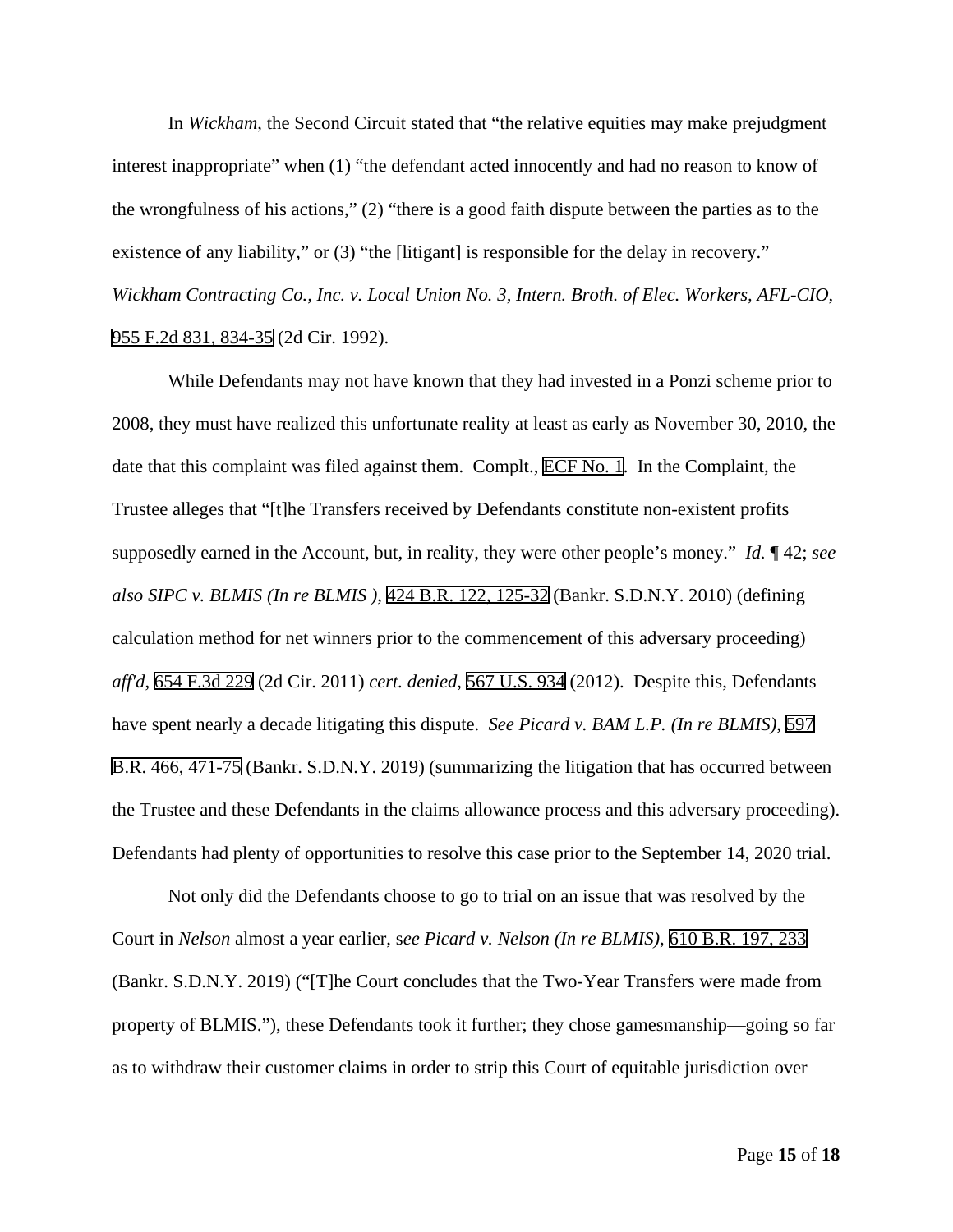these avoidance actions and delay a prior scheduled trial. *See Picard v. BAM L.P. (In re BLMIS)*, 597 B.R. 466, 475 (Bankr. S.D.N.Y. 2019) ("The Court conducted a pre-trial conference on September 26, 2018 and scheduled a trial for December 3, 2018. In response, the Defendants moved one month later to withdraw the reference, and on or about November 20, 2018, moved to stay the December 3[, 2018] trial.") (internal citations omitted). There are numerous litigants in these cases who strived to do the right thing once they realized that they had received fictitious profits; Defendants are not them. *See, e.g.*, Motion to Approve Agreement ¶ 13, No. 08-1789 (SIPA docket), ECF No. 3856 (filed Feb. 17, 2011) (settling fraudulent transfer litigation where a net winner "cooperated with the trustee and facilitated the Trustee's investigation."). Defendants have failed to demonstrate that the equities of this case fall in their favor.

Having determined that prejudgment interest should be awarded, the Court now turns to the amount of interest that should be awarded. The Trustee argues that the New York state interest rate is appropriate while Defendants argue that the federal rate should be applied. The Second Circuit has held that where judgments are predicated on both state and federal claims, the federal interest rate must apply to awards of prejudgment interest. *Thomas v. iStar Financial, Inc.*, 629 F.3d 276, 280 (2d Cir. 2010). And since the federal rate must be used on mixed judgments, it would not be appropriate to apply the state court interest rate here, where the Trustees causes of action arise only from federal statutes. *Doe v. Ynum Life Ins. Co. of Am.*, No. 2 Civ. 9327(LAK)(AJP), 2016 WL 335867, at \*11 (S.D.N.Y. Jan. 28, 2016). The federal rate must be used.<sup>[5](#page-15-0)</sup>

<span id="page-15-0"></span><sup>5</sup> The Court acknowledges that the New York rate of 9% was awarded in *Picard v. Nelson*, Adv. Pro. Nos. 10- 04377, 10-04658 (SMB) (Bankr. S.D.N.Y. Dec. 9, 2019), ECF No. 203, 205. The interest rate was not disputed in that case.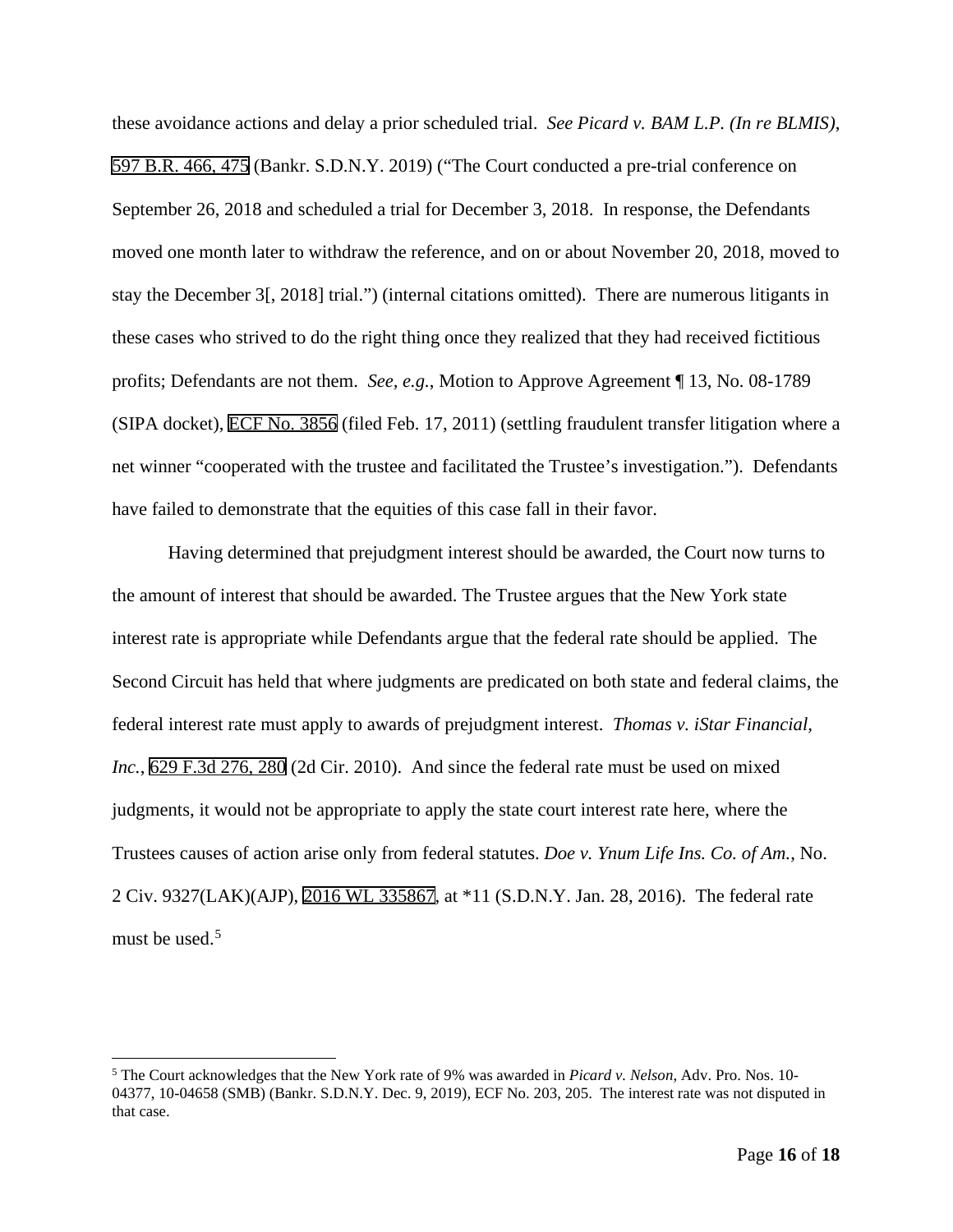"Where the interest rate codified in 28 U.S.C. § 1961 is too low to compensate the plaintiff, courts can opt to apply the prime rate of interest*." In re FKF 3, LLC*, No. 13 Civ. 3601 (JCM), 2018 WL 59292131, at \*13 (S.D.N.Y. Oct. 24, 2018) (citing *In re 1031 Tax Grp.*, 439 B.R. at 90); *see also See Katsaros v. Cody*, 744 F.2d 270, 281 (2d Cir.1984) (awarding prejudgment interest of prime plus one percent and noting that such approach of using prevailing interest rates to make such a determination was "consistent with prior case law").

The federal rate would be less than 1%. Awarding the prime rate of interest more fully compensates the Trustee and is the more appropriate rate. The Court is persuaded by the reasoning of the court in *FKF 3*, that the accrual date for prejudgment interest is the Filing Date, as the claims asserted by the Trustee arose only upon the filing of the SIPA liquidation. *See FKF 3*, LLC, 2018 WL 5292131, at \*14. Therefore, the rate used shall be the prime rate on the Filing Date, which was 4%. The Trustee has asked that the interest run from November 30, 2010 through October 15, 2020. The dates sought by the Trustee in this case are reasonable.

### **Conclusion**

The IA Business and the Bank Accounts were transferred to BLMIS on January 12, 2001. The Bank Accounts contain customer property. As such, the Defendants must turn over the Two-Year Transfers and pay prejudgment interest on the Two-Year Transfers at the rate of 4%